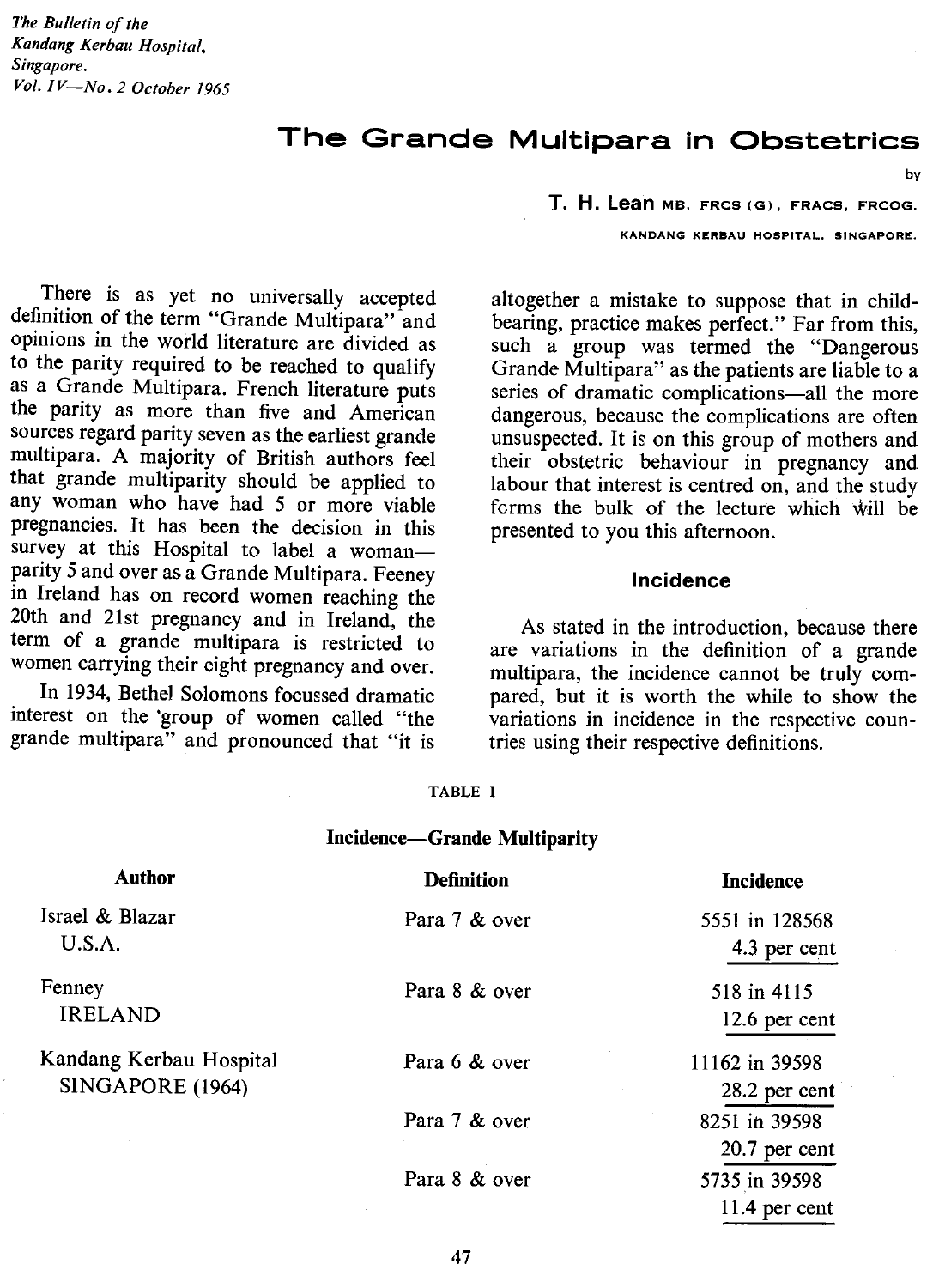It is the intention to show in some details the distribution of these cases at the Kandang Kerbau Hospital according to race and age.

| Race         | Nos.   | $\%$ Series | $\%$ Total |
|--------------|--------|-------------|------------|
| Chinese      | 10.827 | $75.6\%$    | $35.5\%$   |
| Indon-Malays | 2.495  | $17.4\%$    | $46.6\%$   |
| Indians      | 987    | $7.0\%$     | $25.9\%$   |

#### **TABLE III**

## **AGE DISTRIBUTION**

| <b>Age Group</b> | Nos.  | Per Cent |
|------------------|-------|----------|
| $25-30$ years    | 3,948 | $27.5\%$ |
| $31-35$ years    | 4,670 | $32.6\%$ |
| 36-40 years      | 3,069 | $21.4\%$ |
| Over 40 years    | 1,069 | $7.2\%$  |
| Below 25 years   | 1,623 | $11.3\%$ |

#### TABLE III  $(A)$

## Grande Multiparity Kandang Kerbau Hospital AGE DISTRIBUTION BY RACE

### Chinese (Total 10827)

| Below 25 years             | 1,016 | $9.4\%$  |
|----------------------------|-------|----------|
| 25-30 years                | 2,741 | $25.4\%$ |
| 31-35 years                | 3,693 | $33.3\%$ |
| 36-40 years                | 2,469 | $22.9\%$ |
| Over 40 years              | 918   | $9.0\%$  |
| Indon-Malays (Total 2,495) |       |          |
| Below 25 years             | 427   | $17.0\%$ |
| $25-30$ years              | 814   | $32.6\%$ |
| 31-35 years                | 695   | $27.9\%$ |
| 36-40 years                | 447   | $17.5\%$ |
| Over 40 years              | 122   | $5.0\%$  |
| Indians (Total 987)        |       |          |
| Below 25 years             | 180   | $18.3\%$ |
| $25-30$ years              | 343   | 34.8 $%$ |
| 31-35 years                | 282   | $28.5\%$ |
| 36-40 years                | 153   | $15.5\%$ |
| Over 40 years              | 29    | $2.9\%$  |

### Obeservations on the obsteric behaviours

## 1. Maternal Mortality

Bethel Solomons called this particular group of patients the "dangerous grande multipara" because the striking single fact that emerged from the study was the elevated maternal mortality associated. Since then-opinions have been most unanimous on this aspect. Thus for example, Solomons noted that the maternal mortality increased steadily from the 5th to the 10th pregnancy and the risk of death for para 10 was 5 times that of an average woman. Eastman observed that for para 9 and above, the risk of death was 3 times greater than that of women of lesser parity. In England and Wales, the 1940-45 survey showed the rate for para 10 and over at 6.33 per thousand which was about  $2\frac{1}{2}$  times that of a primigravida. At the Kandang Kerbau Hospital, studies on maternal mortality shew that the risk of a mother para 6 and over was 5 times higher than women with 5 pregnancies and less. A total of 117 women out of 208 maternal deaths during the years of 1955 to 1962 were lost and this was  $51.5\%$  of all deaths that had occurred for the same period. Ante-Partum haemorrhage, post-partum haemorrhage and complications of Toxaemia of Pregnancy were the main causative factors of death for this group under review.

#### **TABLE IV**

### Grande Multiparity Kandang Kerbau Hospital MATERNAL DEATHS

| Source           | Rate                        |  |  |
|------------------|-----------------------------|--|--|
| Solomons         | For Para X and Over         |  |  |
| <b>IRELAND</b>   | Rate was TEN (10)<br>the    |  |  |
|                  | average                     |  |  |
| Eastman          | For Para 9 and above        |  |  |
| U.S.A.           | Risk was THREE (3) times    |  |  |
|                  | the average                 |  |  |
| ENGLAND &        | For Para X and Over         |  |  |
| <b>WALES</b>     | Rate-6.33 per 1000          |  |  |
| 1940-45          | Risk-2.5 times of average   |  |  |
| <b>SINGAPORE</b> | 117 deaths out of total 208 |  |  |
| K.K. Hospital    | $(51.5 \text{ per cent})$   |  |  |
| 1955 to 1962     | Risk-FIVE (5) times higher  |  |  |
|                  | than Para 5 and less        |  |  |
|                  |                             |  |  |

### MAIN INCRIMINATING FACTORS OF DEATH

| Haemorrhage | <br>Ante-Partum |
|-------------|-----------------|
|             | Post-Partum     |

Toxaemia of Pregnancy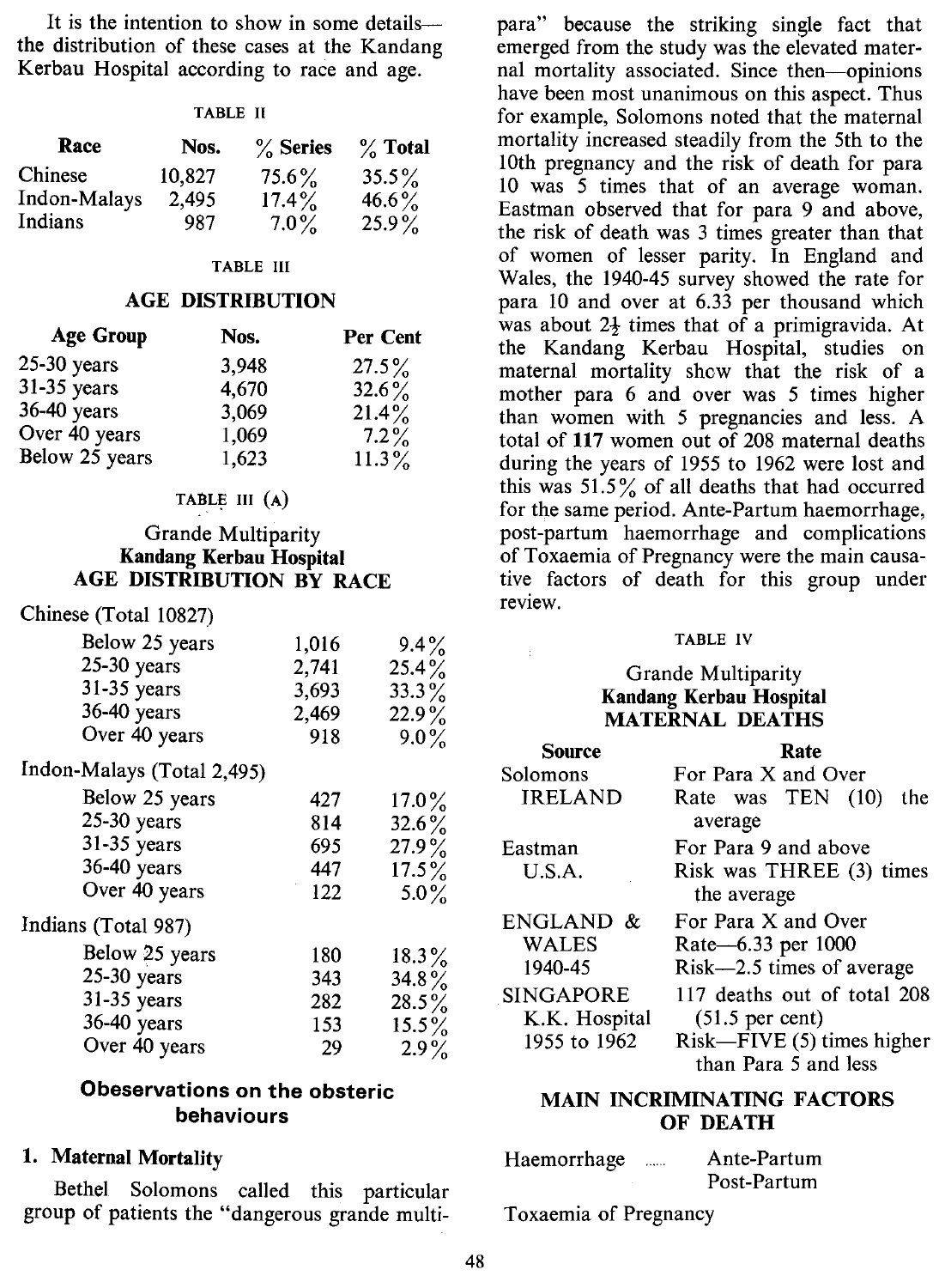### 2. Foetal Mortality

Series

The pattern of foetal mortality show a somewhat similar curve in cases associated with grande multiparity. Thus for example in Barn's series—the foetal mortality rose from 38.9 per 1000 for primigravida to 73.4 per 1000 in deliveries amongst para  $X$  and over-about 2 times. Eastman also showed that the stillbirth rate was doubled amongst the deliveries of para X and over. At the Kandang Kerbau Hospital—related figures are shown in Table V.

### TABLE V

#### Grande Multiparity

#### FOETAL MORTALITY

Rate

| Barns (UK)    | $\ldots$                 | Para 1-38.9 per 1000<br>Para 10 &<br>Over-73.4 per 1000                                               |
|---------------|--------------------------|-------------------------------------------------------------------------------------------------------|
| Eastman (USA) | $\overline{\phantom{a}}$ | Still-Birth Rate<br>was<br>double for Para 10 $\&$<br>Over as compared with<br>Rate for lesser parity |
| K.K. Hospital |                          |                                                                                                       |
| (1964)        |                          | Still-Birth-219 cases                                                                                 |
|               |                          | 14.9 per                                                                                              |
|               |                          | 1000                                                                                                  |

Analysis will show that the higher incidence of obstetric complications like ante-partum haemorrhage, toxaemia of pregnancy, and labour complications requiring increased obstetric interference as well as Prematurity provides the bulk of the factors accounting for the higher foetal mortality.

### 3. Anaemia and Grande Multiparity

Oxorn has described the pluriparous woman as a "woman who has borne more than her share of children" and she is an "obese, overtired, hypertensive woman with poor muscle tone and a tendency towards Anaemia." The bulk of the anaemia associated is the iron deficiency anaemia. In the American series, anaemia occurred as 29.7 per cent amongst the grande multipara as compared to 14.7 per cent amongst those of lesser parity. It was also shown that the Negro woman had far more anaemia than the white woman before reaching grande multiparity; and grande multiparity in white women dramatically heightened the incidence of anaemia amongst them. The relationship of Anaemia amongst the grande multipara at the Kandang Kerbau Hospital are as shown in Table VI.

There is no doubt that socio-economic factors are responsible for this state of affairs. Most of the patients probably are never given a chance to regain a good blood picture and Anaemia probably dog them from one pregnancy to another without any respite. In their busy life looking after the welfare of their many children, they neglect their own nutrition-suffering a general lack of Iron, vitamins and first class proteins.

## 4. Toxaemia of Pregnancy

This condition is classically most common amongst the younger primigravida and it has been the observation that the Grande Multipara is also at risk regarding Toxaemia of Pregnancy but the incidence of this condition and eclampsia is really no more higher in the Grande Multipara-despite the increased incidence of Hypertension per se amongst such patients.

This latter fact is no doubt due to the fact that advancing age in a Grande Multipara has a definite role in increasing the incidence of Hypertension per se.

The incidence of Toxaemia of Pregnancy amongst the grande Multipara at the Kandang Kerbau Hospital are as tabulated in Table VI. The important point to be aware of is the fact that the complications of Toxaemia and eclampsia amongst the grande Multiparous patients are probably more serious and the mortality rate from these complications will be raised because these patients are less well equipped than the younger and less parous women to contend with them. Such complications include Hypertensive encephalopathies and renal failures as well as hypertensive heart failure.

### 5. Haemorrhage Complications

There is general appreciation that there is a significantly greater incidence of the haemorrhage—inducing disorders of pregnancy amon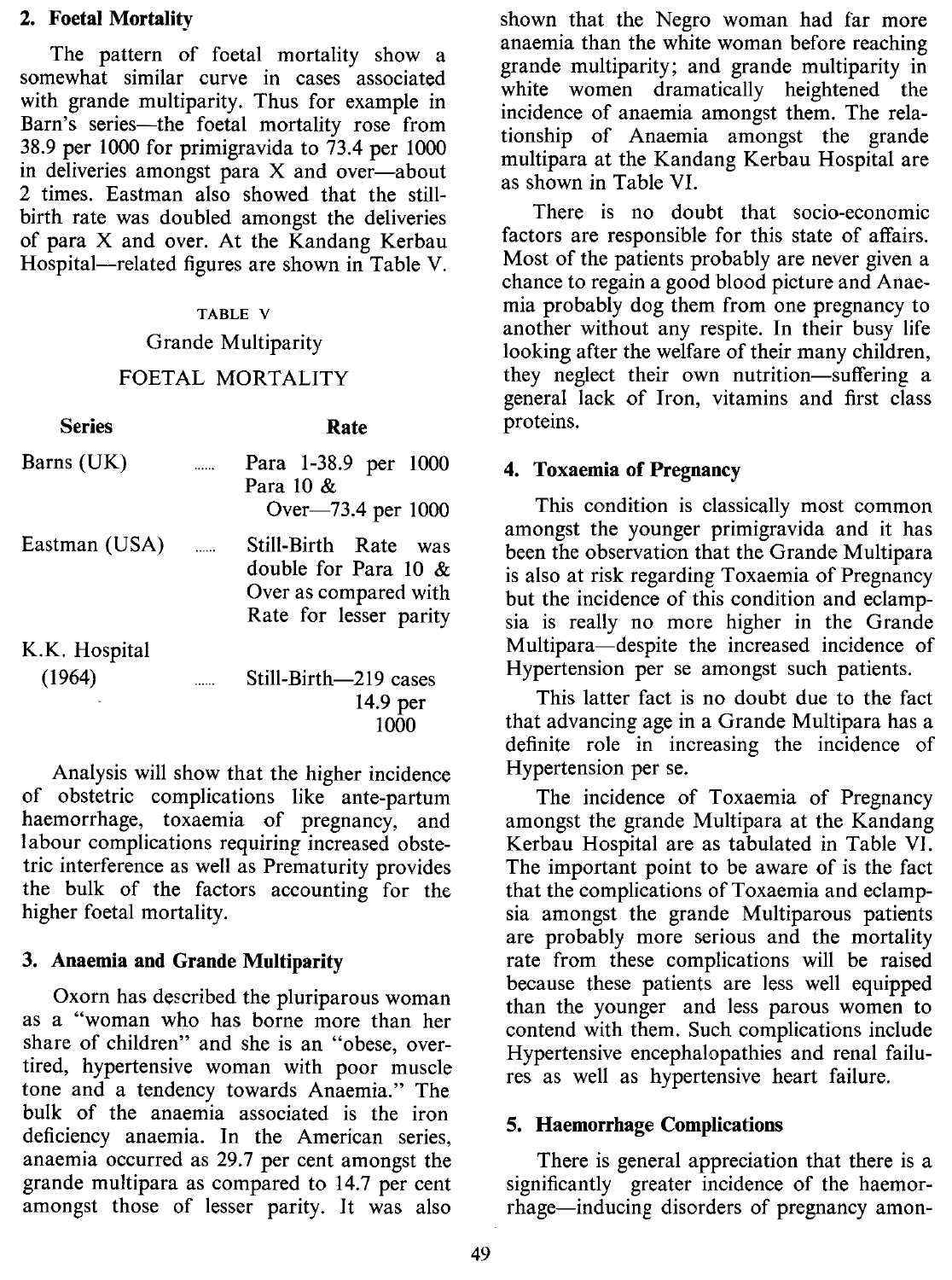gst the grande multiparas. Bieniarz explained that high parity leads to augmentation of.the venous drainage from the lower portion of the uterus, and lower placentation, creating the propensity for abruption placentae and placenta praevia. The former was more common than the latter. The related fieures fer the Kandang Kerbau Hospital and the American series are presented in Table VI.

There is no doubt that both these conditions, their complications and the increased obstetric interferences required, will increase both maternal and foetal hazards. Maternal mortality and morbidity will increase in incidence as will foetal mortality and morbidity.

Post-Partum Haemorrhage is another realistic danger that the grande multipara will have to face. The condition is more likely to be due to poor uterine contractility and relative atonia of the paturient uterus in a grande multipara. In the American series presented, the incidence at 5 per cent is double that in women with lesser parity and at Kandang Kerbau Hospital, Post-Partum haemorrhage accounted for 42 deaths at the Kandang Kerbau Hospital during the 8 year period (1955 to 1962) and this represented 20.19 per cent of all deaths under review. It is quite obvious and much has been written about the virtue of giving prophylactic Ergometrine or Syntometrine during the second stage of labour of a grande multipara.

It is also worthwhile advice to have ready availability of matched blood for all grande multiparas in labour as post-partum haemorrhage in such patients is sometimes very sudden and dramatic.

Post-Partum haemorrhagc is not only due to inefficient uterine action per se but can be caused by ruptured uterus. Nelson and Sandmeyer has shown that the combined effects of

#### **TABLE VI**

## Grande Multiparity -Kandang Kerbau Hospital

|    | <b>Condition</b>      |                          | Nos.       |                                       | Per Cent             |
|----|-----------------------|--------------------------|------------|---------------------------------------|----------------------|
|    | a) ANAEMIA:           | <b>USA</b>               |            | Grande Multip<br><b>Lesser Parity</b> | $29.7\%$<br>$14.7\%$ |
|    |                       | KKH                      | 35         |                                       | $0.25\%$             |
|    | b) TOXAEMIA: KKH      |                          | 571        |                                       | $3.9\%$              |
|    | c) HAEMORRHAGE:       |                          |            |                                       |                      |
| ķ. | 1. Abruptio Placentae | <b>USA</b><br><b>KKH</b> | 109<br>104 |                                       | $1.9\%$<br>$0.75\%$  |
|    | 2. Pl. Praevia        | <b>USA</b><br><b>KKH</b> | 58<br>132  |                                       | $1.04\%$<br>$0.98\%$ |
|    | 3. Post-Partum        | KKH—                     | 42         | maternal deaths<br>1955 to 1962       | $20.19\%$            |
|    |                       | KKH-                     | 881        | cases (1964)                          | $5.5\%$              |

#### ANTE-LABOUR COMPLICATIONS

#### 4. PPH-

Ruptured Uterus

USA —Incidence is 3 times that of Lesser Parity

KKH-12 fatal cases (25 per cent) out of 48 cases during 1955-1962